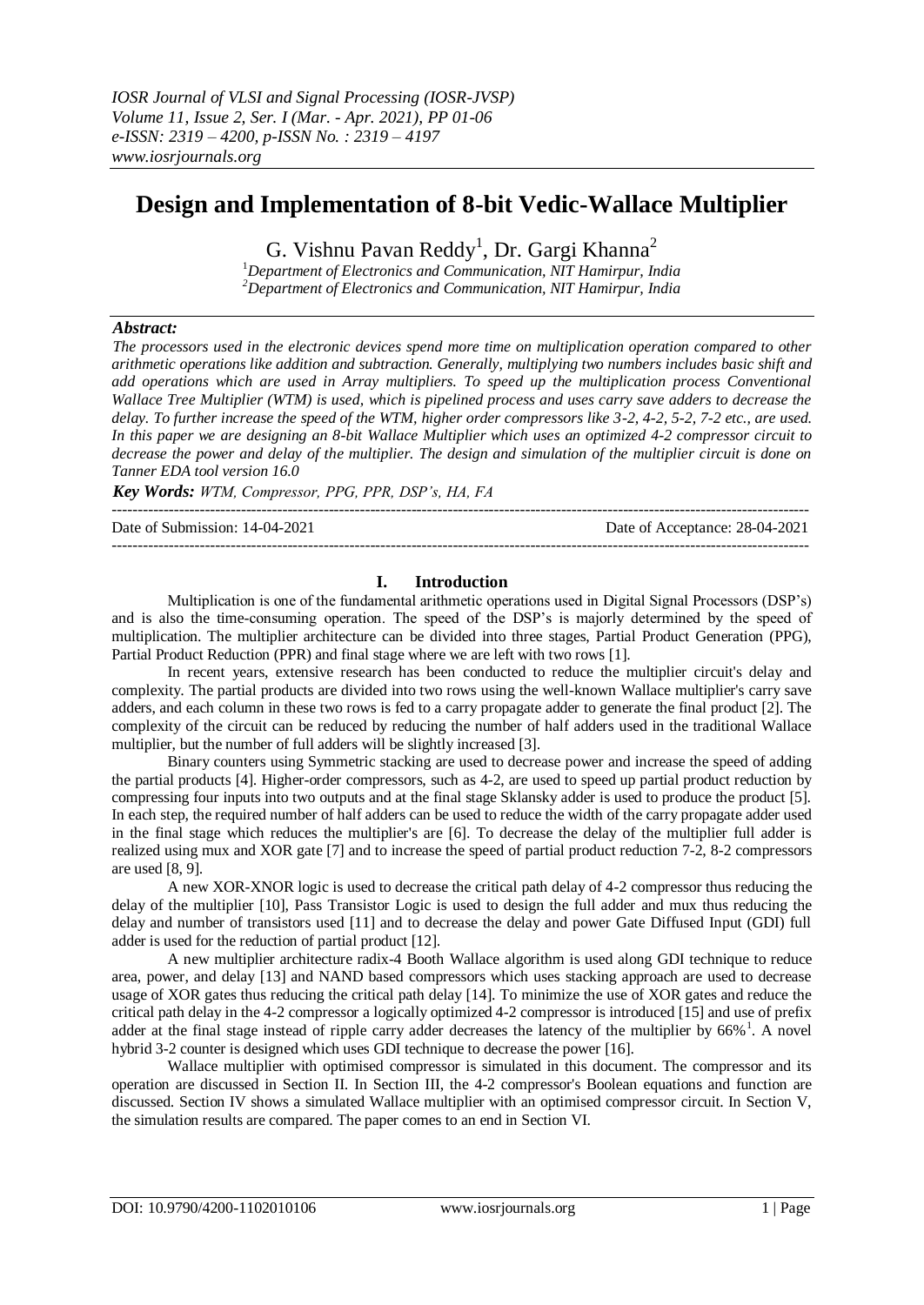### **II. Compressor**

Once you have generated the partial products using AND gates, you must add them in such a way that the addition is faster. One way to make the addition faster is to have the minimal carry propagation, to achieve this we use compressor circuits to compress all the columns in parallel without relying on the result of previous column compressor. The sum and carry can be recombined in the next stage to form the correct result. In the last stage where we are left with two rows, we use carry propagate adder to recombine the sum and carry to generate the result. 3-2 compressor which is nothing, but a full adder is the commonly used compressor which takes three inputs from one column and generate two outputs namely 'sum' and 'Carry'. In the next stage, the sum will be written in the same column, while the carry will be written in the next column. To speed up the reduction process, we use higher order compressors such as 4-2, 5-2, and so on, so that we can compress more bits in each column at the same time.



**Figure 1.** 4-2 Compressor using full adders.

#### **4-2 Compressor**

Combinations of full adders may be used to build a traditional 4-2 compressor circuit. Fig. 1 illustrates the data flow from input to output. A 4-2 compressor compresses four inputs plus one carry bit 'Cin' from the previous column into two outputs 'Sum' and 'Carry' plus one intermediate carry bit 'Cout' that is provided as Cin to the next column, as the name implies. The 4-2 compressor's input and output relationship can be expressed mathematically as

$$
C_{in}+X_4+X_3+X_2+X_1 = Sum+2(Carry+C_{out})
$$

As shown in Fig. 1, implementing a 4-2 compressor using basic cascading of full adders introduces a critical path delay of four XOR gates. As shown in Fig. 2, logical optimization reduces the critical path delay to three XOR gates, and this 4-2 compressor is considered a traditional model. The traditional 4-2 compressor's Boolean equations are as follows:

 Sum = Cin X4 X3 X2 X<sup>1</sup> Carry = (X4 X3 X2 X1)Cin + (X4 X3 X2 X1)X<sup>4</sup> Cout = (X2 X1)X<sup>3</sup> + (X2 X1)X<sup>1</sup>



Figure 2.4-2 Compressor using three XOR gates.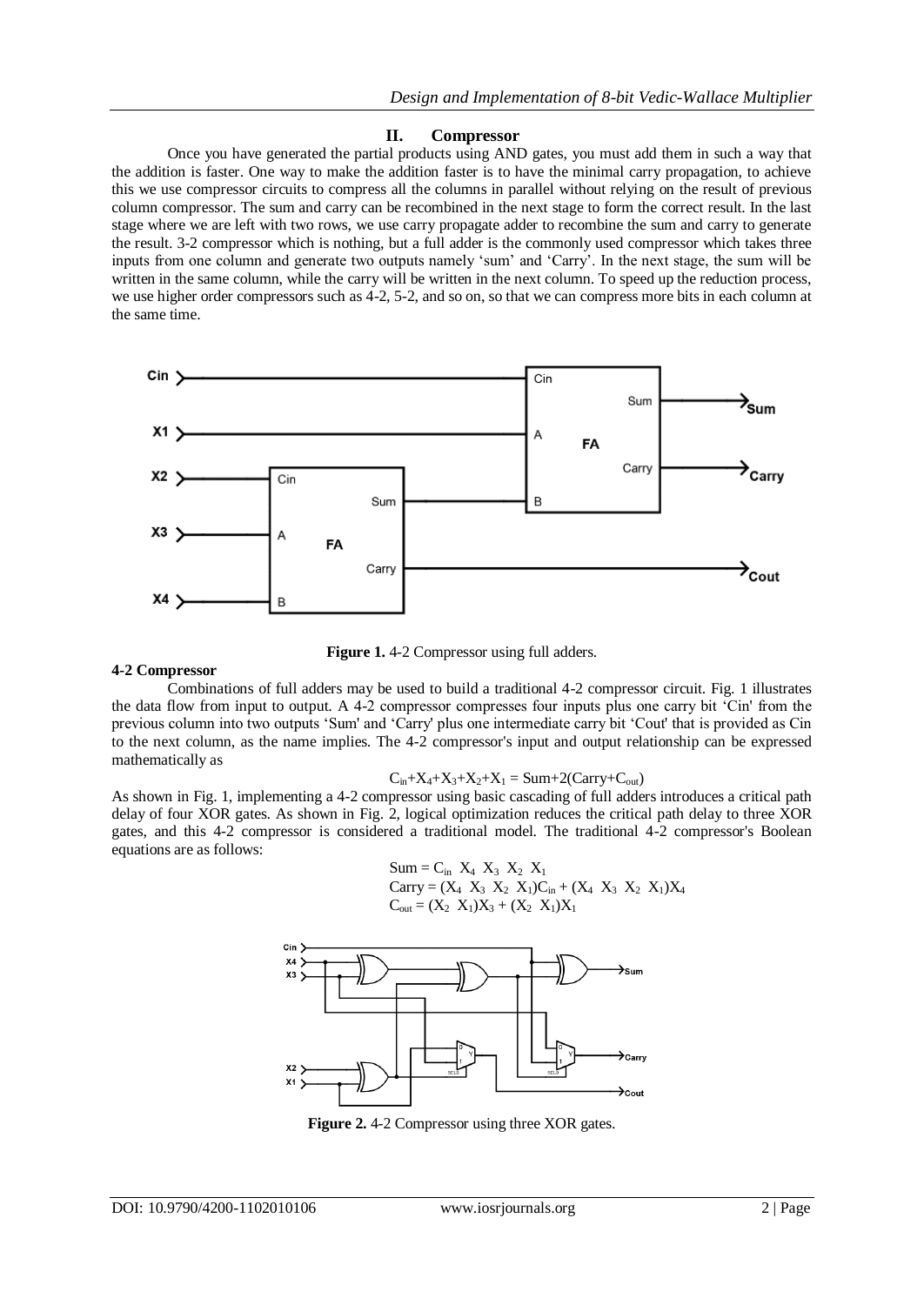

**Figure 3.** 4-2 Compressor used in this paper.

From the above Boolean equations, as Cout is independent of Cin parallelism among each column in compressor can be ensured. From the truth table deriving new Boolean equations or rearranging the existing equations plays primary role in the design of any digital circuit. The XOR gates of the 'Sum' generation specify the critical path delay of a traditional 4-2 compressor. Since it is provided to the next adjacent compressor, 'Cout' should be produced faster because it is independent of 'Cin.' The critical path delay is often characterized by 'Cout' in most multiplier architectures that use compressors. So, faster generation of 'Sum' and 'Carry' is crucial for faster multiplication operation.

The compressor used in this paper uses the fewest XOR gates possible since XOR gates cause more delay and using MUX logic over XOR logic reduces delay. The following are the Boolean equations obtained from the 4-2 compressor's truth table [17]:

Sum = 
$$
(X_4C_{in})(X_1X_2X_3) + (X_4C_{in})(X_1X_2X_3)
$$
  
Carry =  $(X_4C_{in})(X_1X_2X_3) + (X_4C_{in})C_{in}$   
 $C_{out} = X_3(X_1+X_2) + X_3(X_1.X_2)$ 

From the above equations we can observe that ' $C_{\text{out}}$ ' is independent of ' $C_{\text{in}}$ ' which is crucial and we have used MUX logic over XOR logic to decrease the delay.

# **III. Wallace Multiplier**

The multiplier designed using Wallace algorithm is called Wallace multiplier. The switching speeds of Wallace multiplier is faster compared to other multipliers. As researchers are interested in this multiplier better designs of Wallace multiplier are introduced one such is the use of higher order compressors. Wallace multiplier algorithm is the fastest column compression technique used in multiplication of unsigned number as the delay of this multiplier varies logarithmically with the size of the input. In this algorithm mainly three steps are involved:



**Figure 4.** 28 Transistor Full Adder.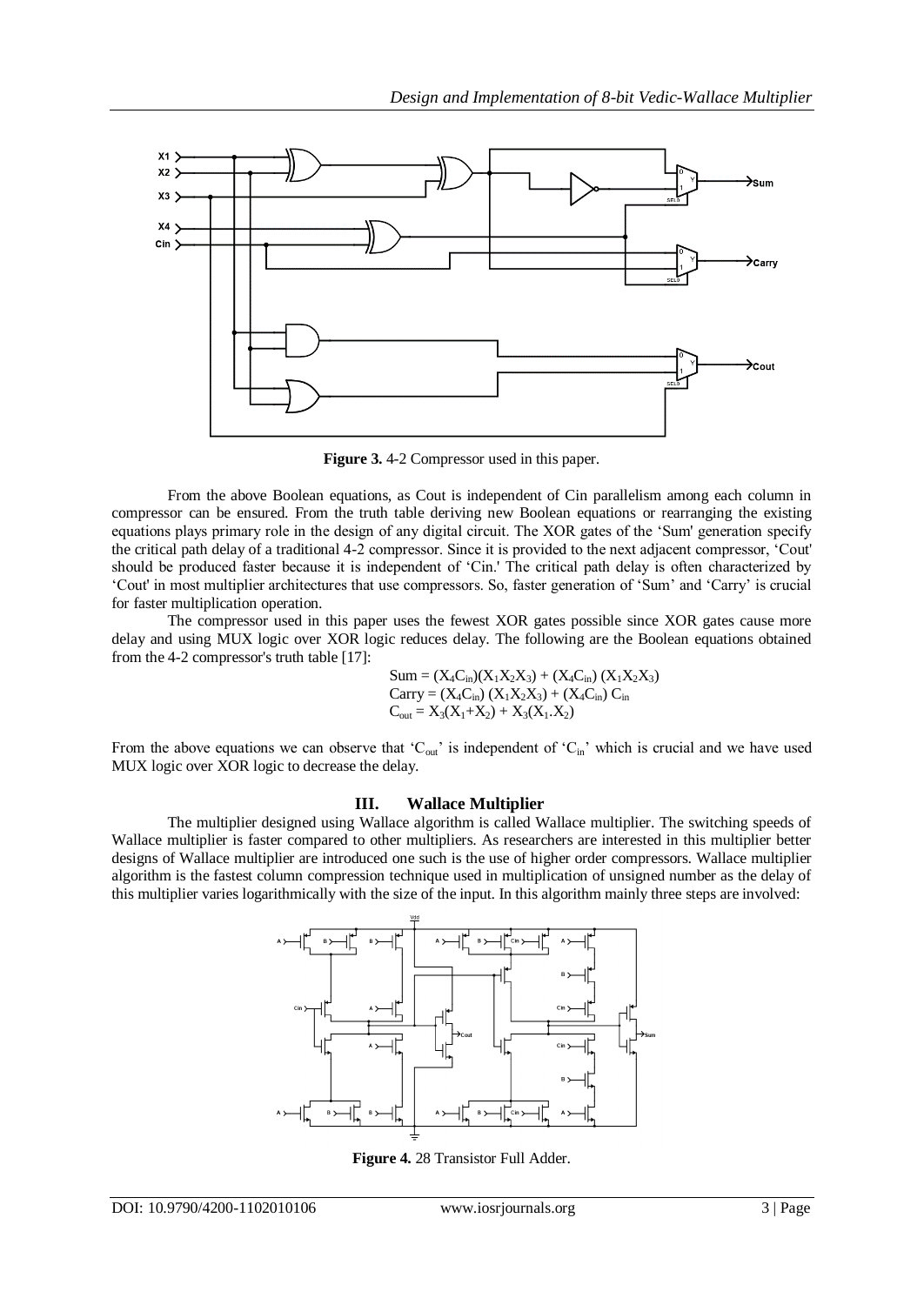- Partial Product Generation (PPG)
- Partial Product Reduction (PPR)
- Partial Product Addition (PPA)

An AND gate array is used to create partial products. The reduction of partial products in a traditional Wallace multiplier is accomplished by connecting a group of "Half Adders" and "Full Adders" using the carry-save technique. At the end of the process, partial products are reduced until there are just two rows remaining. To get the product, these two rows are fed into a carry-propagate adder. The cascading of 'Full Adders' is used to create the carry-propagate adder used in the final step.

The multiplication process is carried as follows:

 The binary representation of the two unsigned numbers is given to the AND gate array which will then generate the partial products.

 For simplicity, the generated partial products are arranged in a tree like structure. Now the eight rows are divided into two stages each stage having four rows.

 Half adders, full adders, and 4-2 compressors are used to reduce partial products. The generated 'sum' is written in the same column, while 'carry' is written in the next column down.

In the latter stages the 'sum' and 'carry' are also grouped using 'HA', 'FA' and '4-2 Compressor'.

 The reduction continued until we are left with two rows. When we are left with two rows, we use a simple carry-propagate adder to produce the result.

The sub-circuits we have used to design multiplier are 'AND', 'NAND', 'OR' and 'XOR' gates, 'FA', 'HA', 'MUX', and 'COMPRESSOR' circuits. The simulated multiplier circuit is shown in the Fig. 5.

# **IV. Simulation Results**

The multiplier is simulated in Tanner EDA tool using 65nm BPTM technology model file. We have used A=0000\_1111 and B=0000\_0111 as inputs to the multiplier circuit and  $V_{dd} = 1V$ . The corresponding outputs are shown in Fig. 6a to 6d.



**Figure 5.** Simulated multiplier circuit.

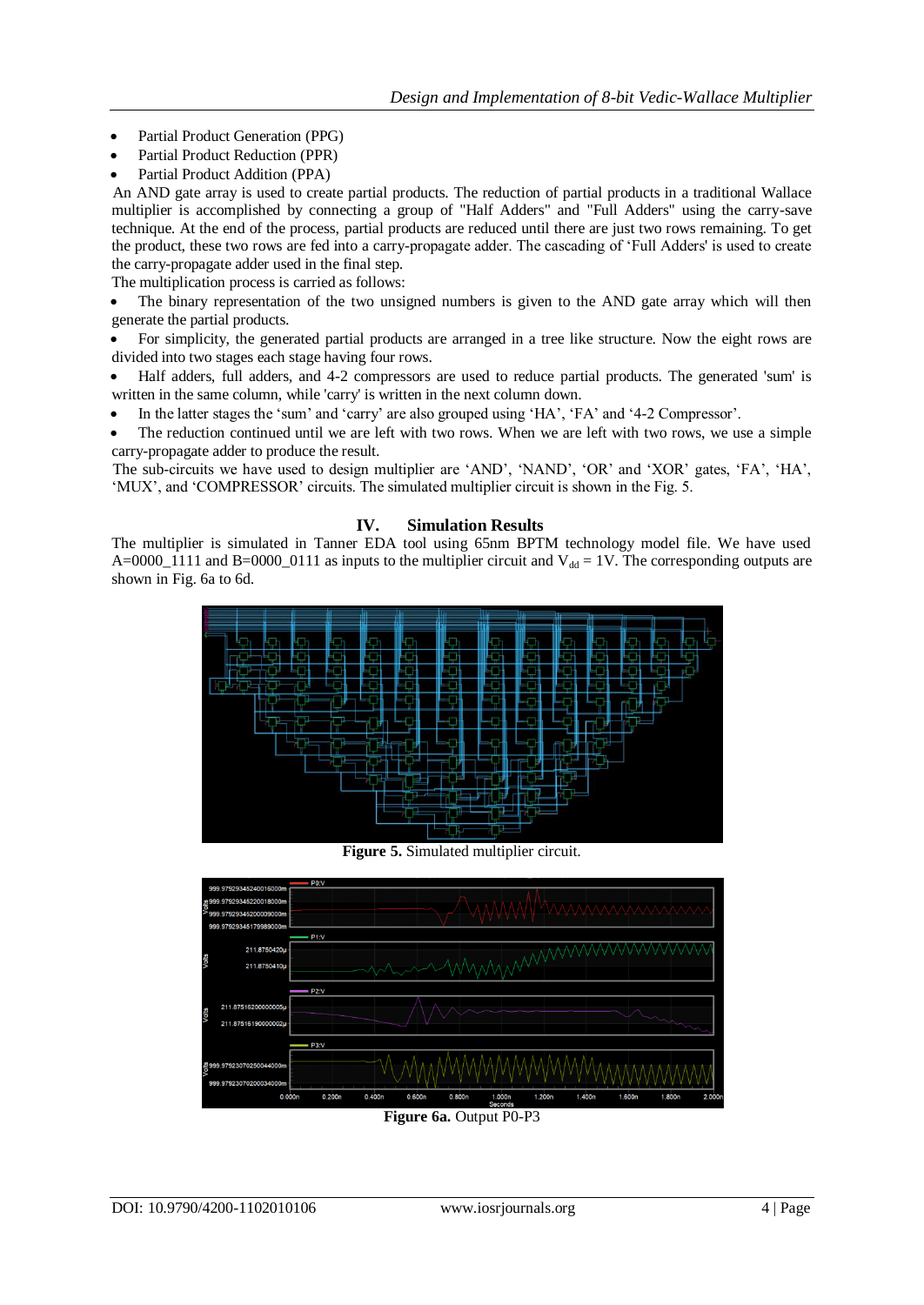*Design and Implementation of 8-bit Vedic-Wallace Multiplier*







**Figure 6d.** Output P12-P15